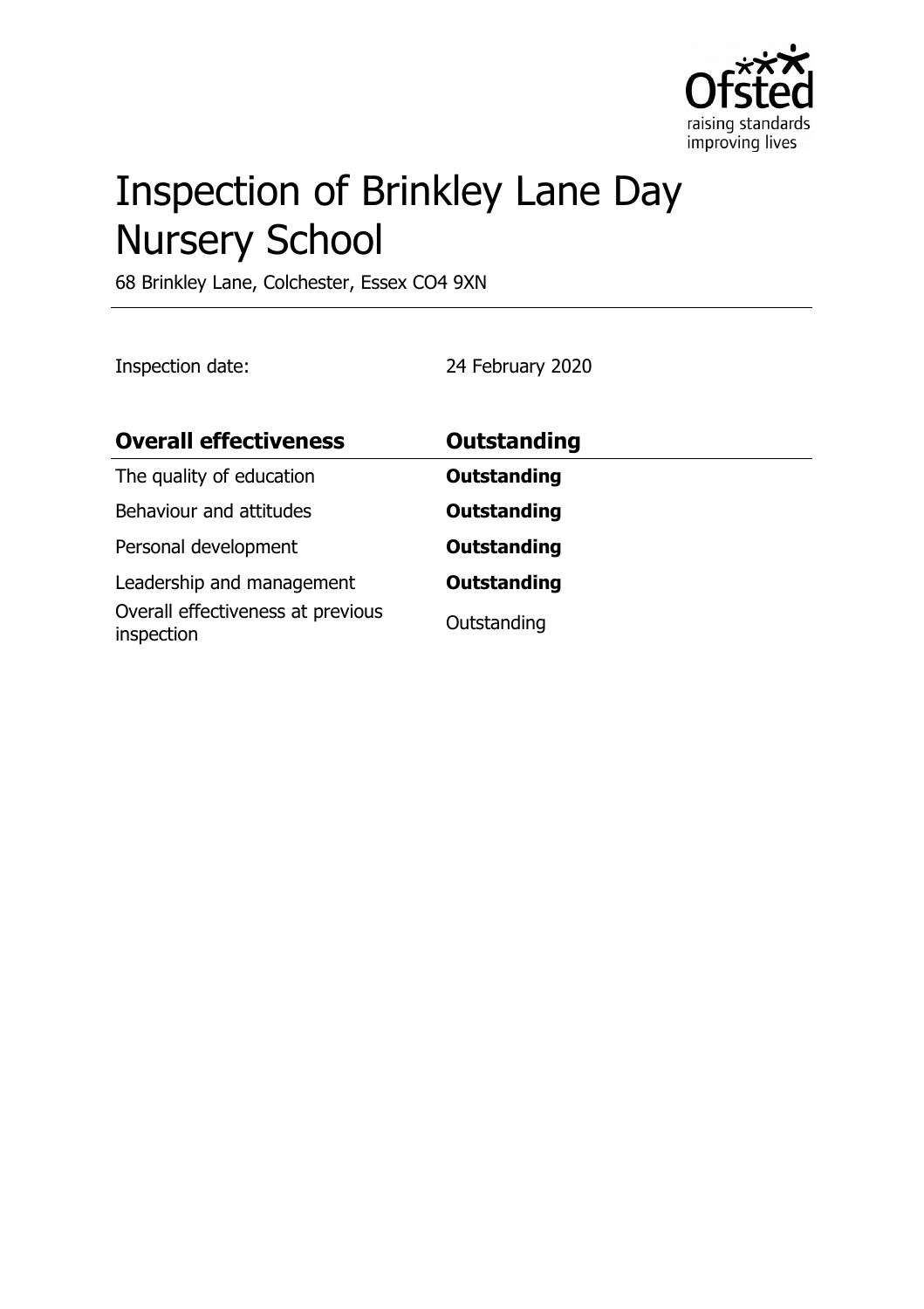

# **What is it like to attend this early years setting?**

#### **The provision is outstanding**

Children thrive at this wonderful nursery. They are impeccably behaved and thoroughly enjoy new adventures each day. Children relish their time in the garden. They fully cooperate as they dress for all weathers and then race outside. Children explore the massive puddles in the fantastic garden. They ride their red tricycles through the water and shout, 'Whoosh' as they make waves with their wheels. Children beam with pleasure as they jump and splash in the puddles. They run with glee and delight with the sensations of the rain and wind on their faces.

Children have superb opportunities to grow plants. They enthusiastically dig and use tweezers to pick up soil and put it into different-sized pots. Children focus and are completely absorbed in their efforts. They learn about size and volume as skilled staff guide them. Older children roll large pencils down the hill. They excitedly mark how far the pencils have travelled on their tape measures. Children competently identify numerals and learn complex numbers up to 30. They think carefully about how high they need to go uphill to get the furthest measurement. Children are highly motivated to succeed. They work exceptionally well together.

### **What does the early years setting do well and what does it need to do better?**

- Inspirational leaders create a superb environment for all staff. They have a profoundly positive impact on the team who feel incredibly well supported and valued. Managers recognise and reward talent and hard work, which motivates staff even further. They provide staff with fantastic career development opportunities. Managers support new staff members with mentoring and training to help them to succeed and gain expertise. Expert staff take ownership of supervisory roles in the nursery and are dedicated to excellence in their practice.
- $\blacksquare$  Children thoroughly enjoy the splendid range of resources and imaginative activities. They engage fully and staff extend their learning through their interests. For example, babies concentrate intently on picking up oats. They are curious and examine each individual flake. Staff introduce them to new words, such as 'sprinkle' and 'crunchy'. Babies hide a 'plane' with oats and staff immediately help children to learn more words that start with 'p'. Staff give babies specific praise when they say, 'Pink pig'.
- Partnerships with parents are exceptional. Parents comment that staff are 'amazing' and that the care is 'brilliant'. Parents appreciate the excellent progress their children are making. They are thrilled with communication they receive and advice to support learning at home. Parents value the close bonds their children have with staff. They say that they trust staff completely.
- $\blacksquare$  Children have impressive independence skills and develop them further throughout the day. For example, older children set the table for lunch. They help themselves to a highly nutritious meal after attending to their personal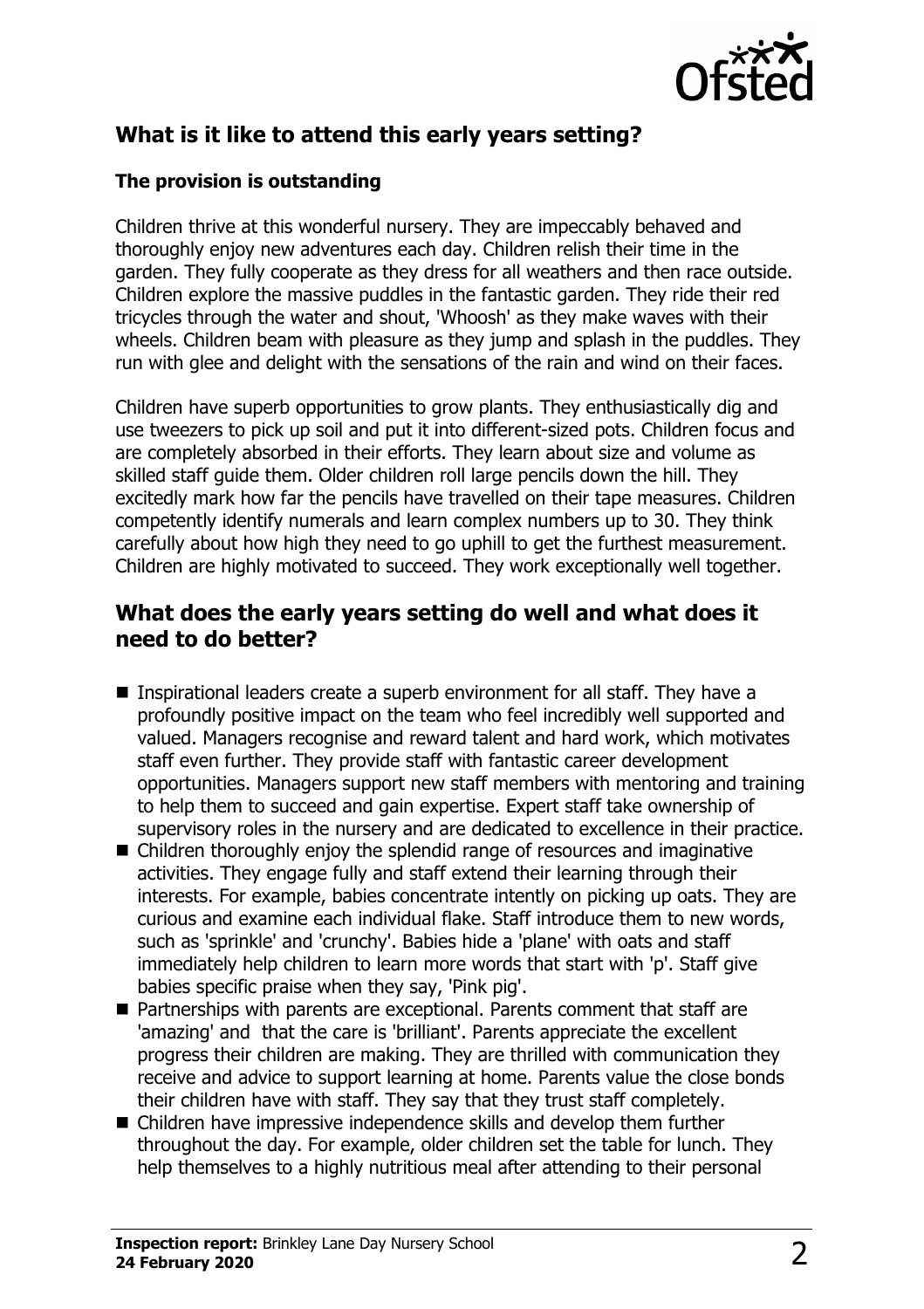

hygiene. Children gain the skills they need for confident and successful transitions to the next stages in their development. Staff have exceedingly high expectations of children and they rise to the challenge.

- Settling-in sessions are tailor-made to each child and their family. Staff get to know the children exceptionally well. Carefully planned visits ensure children make rapid progress right from the start. Children with special educational needs and/or disabilities are incredibly well supported. They are making outstanding progress. Staff work closely with parents and outside agencies to support the children's learning.
- Children develop an early love of reading. They listen to stories while snuggled up to staff, who read with vibrant expression. Children build their knowledge and understanding as staff ask them probing questions. This sparks their imaginations. Children have fabulous opportunities to express themselves creatively in artwork.
- $\blacksquare$  Staff help children to manage their behaviour. For example, they swiftly distract babies when they get frustrated and babies are soon beaming with delight. Older children learn to use the sand timer and sort out their own turn taking. Children enjoy rich opportunities to understand how they are unique. They gain knowledge of their individual family structure and heritage. Children learn to respect the differences in others.

## **Safeguarding**

The arrangements for safeguarding are effective.

The safety and well-being of children are a shared priority of all staff. Managers and staff have an excellent understanding of safeguarding issues. They are knowledgeable about the specific issues that may affect children and families in their local area. They know how to take prompt and effective action should they have any concerns about children's welfare. Staff know the exact procedures for reporting allegations and how to escalate concerns to professionals outside the nursery, if necessary. Staff have an exceptional knowledge of the signs that indicate a child may be at risk of harm.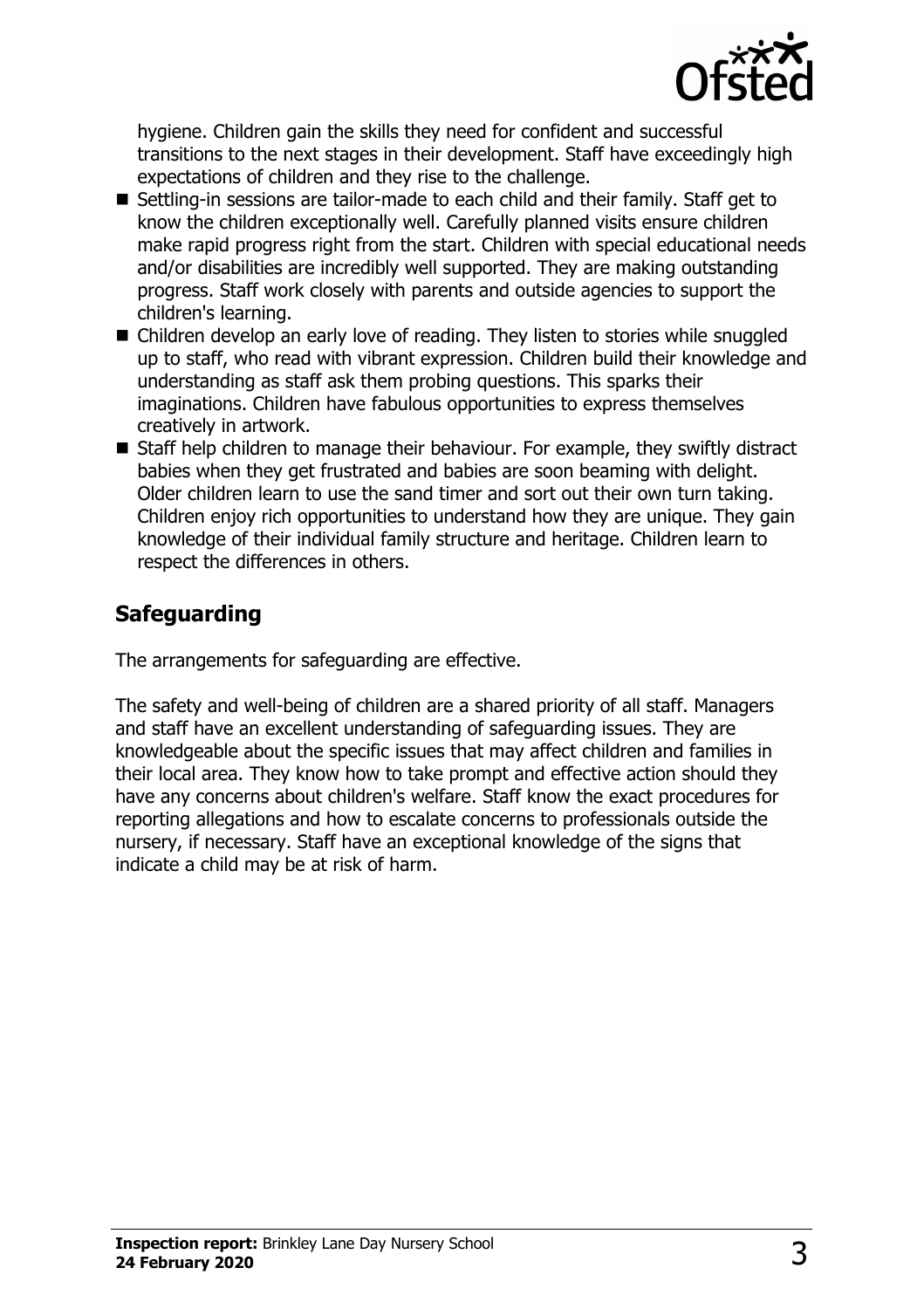

| <b>Setting details</b>                       |                                    |
|----------------------------------------------|------------------------------------|
| Unique reference number                      | EY472643                           |
| <b>Local authority</b>                       | <b>Essex</b>                       |
| <b>Inspection number</b>                     | 10127290                           |
| <b>Type of provision</b>                     | Childcare on non-domestic premises |
| <b>Registers</b>                             | Early Years Register               |
| Day care type                                | Full day care                      |
| Age range of children                        | $0$ to 4                           |
| <b>Total number of places</b>                | 54                                 |
| Number of children on roll                   | 100                                |
| Name of registered person                    | Seymour House Limited              |
| Registered person unique<br>reference number | RP533301                           |
| <b>Telephone number</b>                      | 01206852525                        |
| Date of previous inspection                  | 14 July 2014                       |
|                                              |                                    |

## **Information about this early years setting**

Brinkley Lane Day Nursery School registered in 2014. It is located in Colchester, Essex and is one of 10 nurseries in the group. The nursery employs 16 members of childcare staff, six of whom hold appropriate early years qualifications at level 6, one at level 5, seven at level 3 and two apprentices who are yet to qualify. The nursery employs a cook. The nursery operates Monday to Friday, all year round, except bank holidays and one week at Christmas. Sessions are from 7am until 6pm. The nursery provides funded early education for two-, three- and four-yearold children.

## **Information about this inspection**

**Inspector** Angela Doherty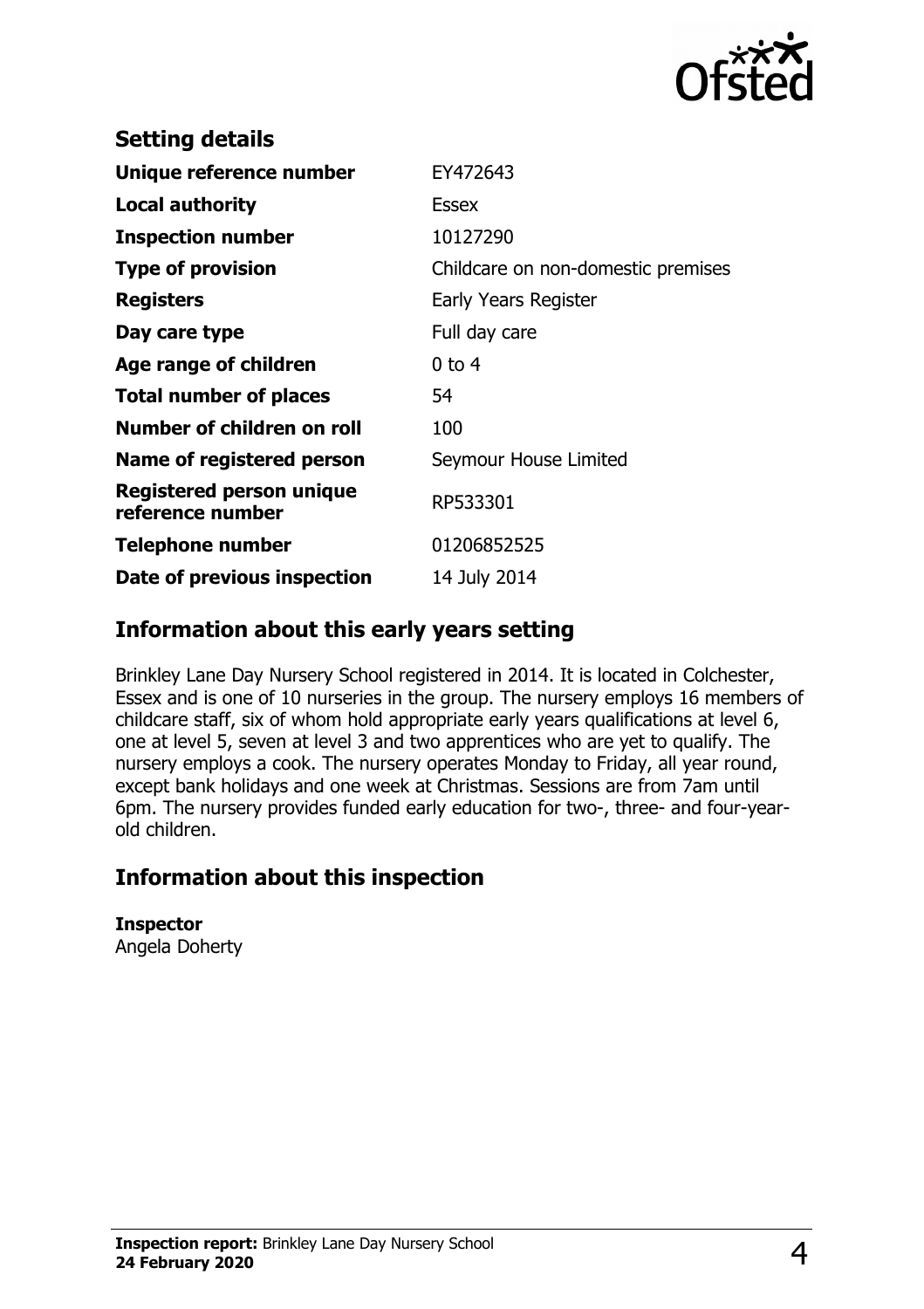

#### **Inspection activities**

- $\blacksquare$  The head of early years showed the inspector around the setting and discussed the aims of the curriculum and how the learning environment is organised.
- $\blacksquare$  The inspector observed a range of activities indoors and outside in the garden, and assessed the quality of education and the impact on children's learning.
- $\blacksquare$  The head of early years and the inspector carried out two joint observations. The inspector held a meeting with the manager, the head of early years and the group operations manager.
- $\blacksquare$  The inspector spoke to parents during the inspection and viewed written feedback. She took into account their views.
- n A sample of documentation, including staff's suitability records and nursery policies and procedures, was seen by the inspector.

We carried out this inspection under sections 49 and 50 of the Childcare Act 2006 on the quality and standards of provision that is registered on the Early Years Register. The registered person must ensure that this provision complies with the statutory framework for children's learning, development and care, known as the early years foundation stage.

If you are not happy with the inspection or the report, you can [complain to Ofsted.](http://www.gov.uk/complain-ofsted-report)